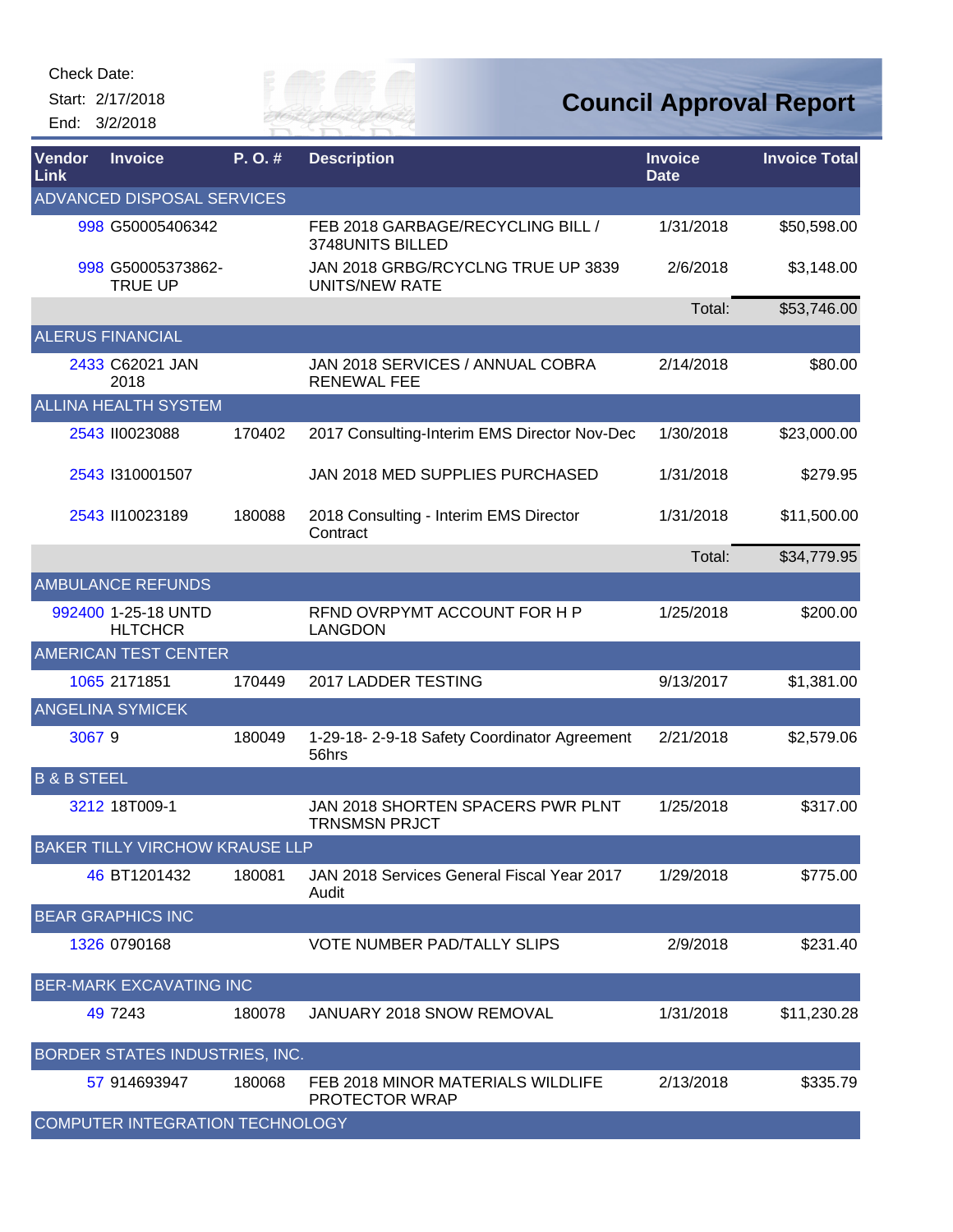Start: 2/17/2018 End: 3/2/2018

# *City of*

## **Council Approval Report**

| Vendor<br>Link         | <b>Invoice</b>                            | P.O.#  | <b>Description</b>                                             | <b>Invoice</b><br><b>Date</b> | <b>Invoice Total</b> |
|------------------------|-------------------------------------------|--------|----------------------------------------------------------------|-------------------------------|----------------------|
|                        | 379 260267                                | 180009 | JAN 2018 INFRASTRUCTURE SERVER<br><b>UPGRADE</b>               | 1/31/2018                     | \$1,352.00           |
|                        | 379 260604                                | 180034 | MARCH 2018 Managed Backup of Servers                           | 2/15/2018                     | \$785.00             |
|                        | 379 109452                                | 180009 | 2-15-18 PROCURVE INFRASTRUCTURE<br><b>SERVER UPGRADE</b>       | 2/15/2018                     | \$119.00             |
|                        | 379 CM15422                               | 180009 | CREDIT HP X 240 10G SFP + 1.2M DIRECT<br>COOPER QTY 2          | 2/21/2018                     | $-$184.00$           |
|                        | 379 109545                                | 180009 | JAN 2018 INFRASTRUCTURE SERVER<br><b>UPGRADE</b>               | 2/22/2018                     | \$184.00             |
|                        |                                           |        |                                                                | Total:                        | \$2,256.00           |
|                        | CORPORATE FLEET SERVICES, INC             |        |                                                                |                               |                      |
|                        | 2786 m5495                                |        | 2018 VEHICLE REGISTRATION FOR 2 PD<br><b>RENTED VEHICLES</b>   | 2/13/2018                     | \$191.20             |
|                        | <b>CRESCENT ELECTRIC SUPPLY CO</b>        |        |                                                                |                               |                      |
|                        | 80 S504577009.00 180031                   |        | FEB 2018 INVENTORY ITEM                                        | 2/12/2018                     | \$4,581.10           |
|                        | DARRELL'S SEPTIC SERVICE INC              |        |                                                                |                               |                      |
|                        | 85 26154                                  | 180079 | JAN 2018 PORTA POTTY RENTAL DRY RUN<br><b>PARK</b>             | 1/31/2018                     | \$105.00             |
|                        | <b>DESIGNER PROPERTIES</b>                |        |                                                                |                               |                      |
|                        | 468 FEB 2018<br><b>SOLAR</b>              |        | FEBRUARY 2018 SOLAR PAYMENT                                    | 2/7/2018                      | \$64.94              |
|                        | <b>ENERGIS HIGH VOLTAGE RESOURCES INC</b> |        |                                                                |                               |                      |
|                        | 101 28789-NOV-<br><b>DEC 2017 C</b>       |        | NOV/DEC 2017 LABOR CHARGES FROM<br><b>INVOICE 28789</b>        | 2/8/2018                      | \$14,844.38          |
|                        | 101 28789-JAN 2018 180058<br><b>CHRGS</b> |        | JAN 2018 Power Plant Substation Charges                        | 2/8/2018                      | \$19,520.88          |
|                        | 101 28806                                 | 180059 | POWER PLANT TAN-DELTA CABLE TESTING                            | 2/14/2018                     | \$23,150.16          |
|                        |                                           |        |                                                                | Total:                        | \$57,515.42          |
|                        | <b>ENTERPRISE FM TRUST</b>                |        |                                                                |                               |                      |
|                        | 456 FEB 2018<br><b>PAYMENTS</b>           | 180038 | FEB 2018 MOTOR POOL LEASES /<br><b>MAINTENANCE</b>             | 2/4/2018                      | \$1,452.77           |
|                        | <b>FORUM COMMUNICATION CO</b>             |        |                                                                |                               |                      |
|                        | 234 19490007                              |        | JAN 2018 RF JOURNAL AFFIDAVITS                                 | 1/31/2018                     | \$596.11             |
| <b>FREDRICH, ELLEN</b> |                                           |        |                                                                |                               |                      |
|                        | 1952 FALL 2017<br><b>WITC RMBR</b>        |        | <b>FALL SEMESTER 2017 WITC TUITION</b><br><b>REIMBURSEMENT</b> | 2/8/2018                      | \$464.10             |
| <b>FREEMAN, JAMES</b>  |                                           |        |                                                                |                               |                      |
|                        | 389 FEB 2018                              |        | FEBRUARY 2018 SOLAR PAYMENT                                    | 2/7/2018                      | \$72.14              |

SOLAR PYMT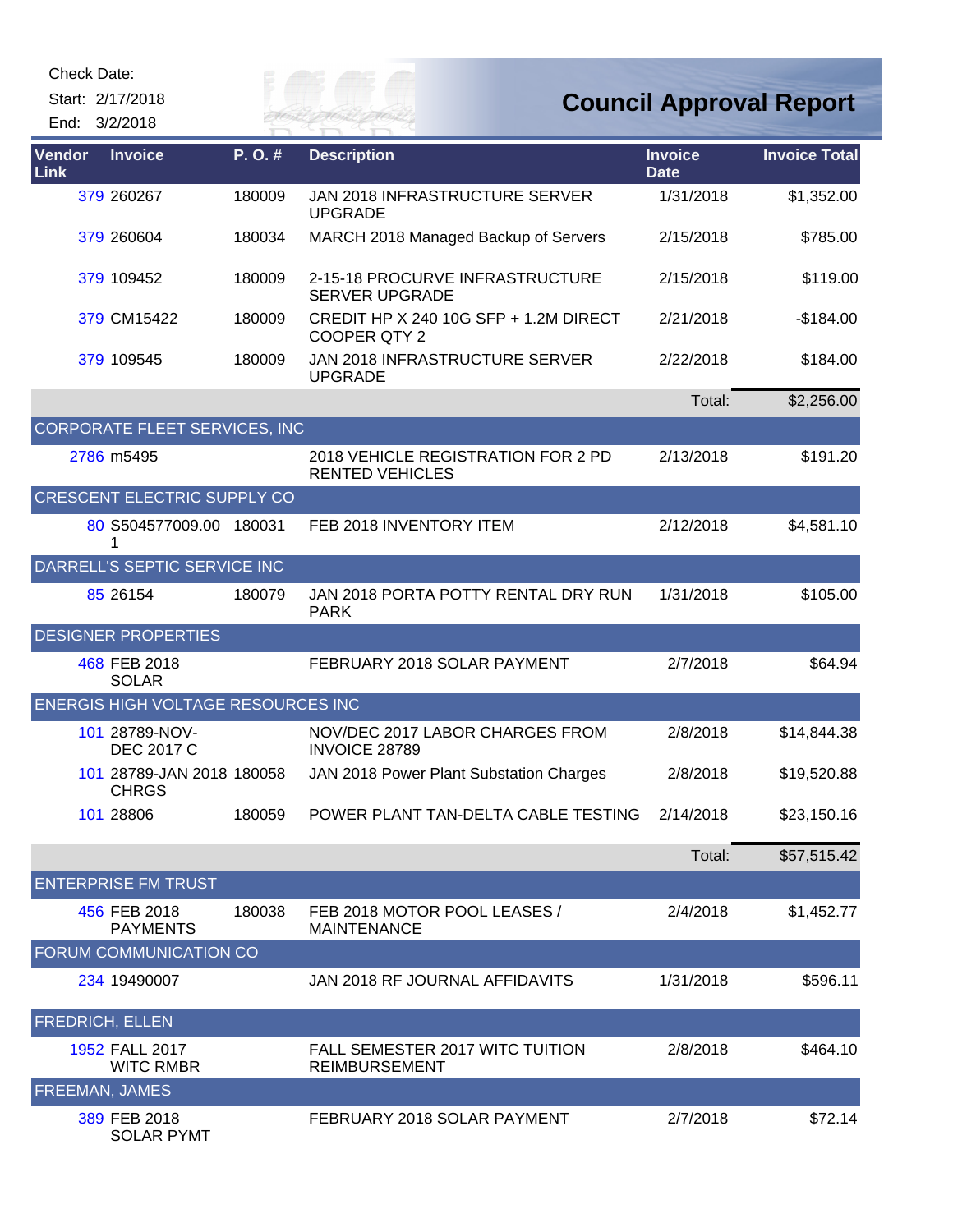| Check Date: |  |
|-------------|--|
|-------------|--|

Start: 2/17/2018 End: 3/2/2018



**Council Approval Report**

| <b>Vendor</b><br><b>Link</b> | <b>Invoice</b>                    | P.O.#  | <b>Description</b>                                   | <b>Invoice</b><br><b>Date</b> | <b>Invoice Total</b> |
|------------------------------|-----------------------------------|--------|------------------------------------------------------|-------------------------------|----------------------|
| <b>GARRETT LEIS</b>          |                                   |        |                                                      |                               |                      |
|                              | 3071 PER DIEM 2-23-<br>18         |        | 2-26-3-2-2018 CVTC LINE SCHOOL EAU<br>CLAIRE, WI     | 2/19/2018                     | \$185.50             |
| <b>GRACE PAULSON</b>         |                                   |        |                                                      |                               |                      |
|                              | 937 FEB 2018<br><b>SOLAR PYMT</b> |        | FEBRUARY 2018 SOLAR PAYMENT 1036<br>CTY RD M 5856-00 | 2/7/2018                      | \$114.07             |
| <b>HAWKINS INC</b>           |                                   |        |                                                      |                               |                      |
|                              | 133 4227270                       | 180056 | FEB 2018 WATER DEPT - CHEMICALS                      | 2/9/2018                      | \$485.98             |
|                              | HUEBSCH LAUNDRY COMPANY           |        |                                                      |                               |                      |
|                              | 146 4021481                       | 180041 | 2-7-18 HUEBSCH ELECTRIC UNIFORMS                     | 2/7/2018                      | \$221.04             |
|                              | 146 4022124                       |        | 2-7-18 LIBRARY BRUSHMATS/LINENS                      | 2/7/2018                      | \$68.98              |
|                              | 146 4021482                       | 180046 | 2-7-18 HUEBSCH WATER UNIFORMS                        | 2/7/2018                      | \$39.32              |
|                              | 146 4021483                       | 180048 | 2-7-18 HUEBSCH PW UNIFORMS                           | 2/7/2018                      | \$128.98             |
|                              | 146 4021484                       | 180047 | 2-7-18 HUEBSCH WWTP UNIFORMS                         | 2/7/2018                      | \$36.61              |
|                              | 146 4025942                       |        | 2-14-18 CITY HALL BRUSHMATS/LINENS                   | 2/14/2018                     | \$42.88              |
|                              | 146 4025307                       | 180048 | 2-14-18 HUEBSCH PW UNIFORMS                          | 2/14/2018                     | \$128.98             |
|                              | 146 4025305                       | 180041 | 2-14-18 HUEBSCH ELECTRIC UNIFORMS                    | 2/14/2018                     | \$221.04             |
|                              | 146 4025930                       |        | 2-14-18 PD BRUSHMATS                                 | 2/14/2018                     | \$40.77              |
|                              | 146 4025934                       |        | 2-14-18 PW BLDG BRUSHMATS/LINENS                     | 2/14/2018                     | \$47.96              |
|                              | 146 4025306                       | 180046 | 2-14-18 HUEBSCH WATER UNIFORMS                       | 2/14/2018                     | \$39.32              |
|                              | 146 4025308                       | 180047 | 1-14-18 HUEBSCH WWTP UNIFORMS                        | 2/14/2018                     | \$36.61              |
|                              | 146 4025128                       |        | 2-14-18 KEN THILL 3 POLO SHIRTS                      | 2/14/2018                     | \$141.65             |
|                              | 146 4029656                       |        | 2-21-18 LIB BRUSHMATS/LINENS                         | 2/21/2018                     | \$86.08              |
|                              | 146 4029028                       | 180047 | 2-21-18 HUEBSCH WWTP UNIFORMS                        | 2/21/2018                     | \$36.61              |
|                              | 146 4029026                       | 180046 | 2-21-18 HUEBSCH WATER UNIFORMS                       | 2/21/2018                     | \$39.32              |
|                              | 146 4029027                       | 180048 | 2-21-18 HUEBSCH PW UNIFORMS                          | 2/21/2018                     | \$128.98             |
|                              | 146 4029025                       | 180041 | 2-21-18 HUEBSCH ELECTRIC UNIFORMS                    | 2/21/2018                     | \$221.04             |
|                              |                                   |        |                                                      | Total:                        | \$1,706.17           |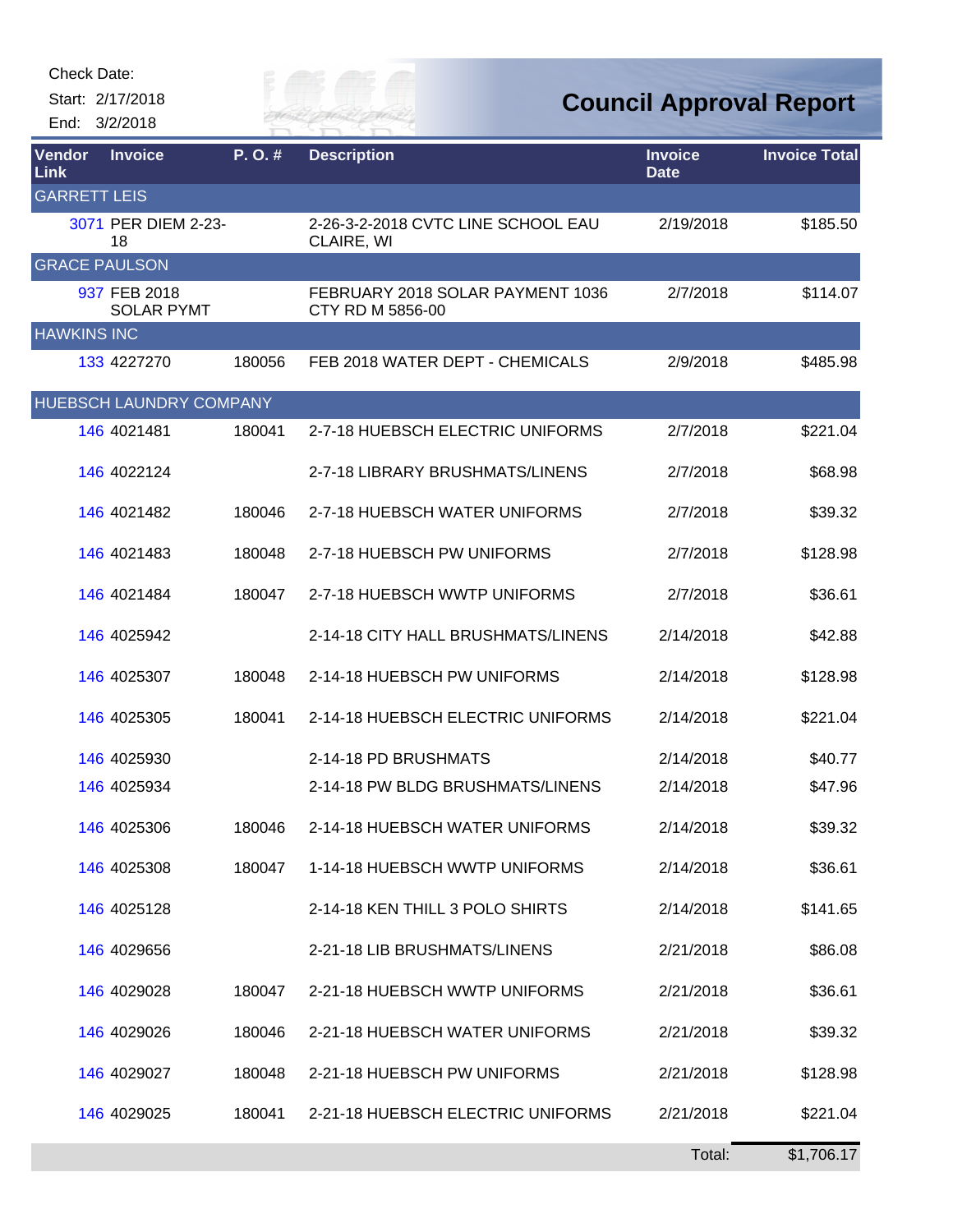| <b>Check Date:</b>         |                                       |        |                                                              |                               |                                |
|----------------------------|---------------------------------------|--------|--------------------------------------------------------------|-------------------------------|--------------------------------|
| End: 3/2/2018              | Start: 2/17/2018                      |        | FR M                                                         |                               | <b>Council Approval Report</b> |
| Vendor<br>Link             | <b>Invoice</b>                        | P.O.#  | <b>Description</b>                                           | <b>Invoice</b><br><b>Date</b> | <b>Invoice Total</b>           |
| <b>1&amp; S GROUP, INC</b> |                                       |        |                                                              |                               |                                |
|                            | 2787 47469                            | 170346 | Glen Park Pavilion/Safe Room thru 1-31-2018                  | 1/31/2018                     | \$27,791.30                    |
| <b>IMAGE TREND INC</b>     |                                       |        |                                                              |                               |                                |
|                            | 457 109816                            |        | 2018 ANNUAL FIELD BRIDGE SUPPORT FEE<br><b>CUST#1254</b>     | 1/15/2018                     | \$400.00                       |
|                            | JAGUAR SOFTWARE, INC                  |        |                                                              |                               |                                |
|                            | 3251 7221                             | 180080 | 2018 JAGUAR CHECK SCANNING<br>SOFTWARE MAINTENANCE           | 2/6/2018                      | \$1,960.00                     |
| <b>JOBSHQ</b>              |                                       |        |                                                              |                               |                                |
|                            | 162 1948439 JAN<br>2018               |        | JAN 2018 PLANNER/WWT OPERATOR/EMS<br><b>DIRECTOR</b>         | 1/31/2018                     | \$175.60                       |
| JOHNSON, VIRGIL            |                                       |        |                                                              |                               |                                |
|                            | 167 2018 SFTY<br><b>FTWR RMBRS</b>    |        | 2018 SAFETY FOOTWEAR<br><b>REIMBURSEMENT</b>                 | 2/21/2018                     | \$150.00                       |
|                            |                                       |        | KLINEFELTER'S ENFORCEMENT & EMERGENCY PRODUCT                |                               |                                |
|                            | 3080 361719-03                        | 170393 | 1-23-18 Honor Guard Uniforms                                 | 1/23/2018                     | \$1,920.00                     |
|                            | 3080 361719-02                        | 170393 | 1-23-18 Honor Guard Uniforms                                 | 1/23/2018                     | \$276.00                       |
|                            | 3080 361719-04                        | 170393 | <b>JAN 2018 Honor Guard Uniforms</b>                         | 1/24/2018                     | \$388.00                       |
|                            |                                       |        |                                                              | Total:                        | \$2,584.00                     |
|                            | <b>KRAUSE POWER ENGINEERING LLC</b>   |        |                                                              |                               |                                |
|                            | 171 12-31-2017<br><b>INVOICE</b>      |        | <b>INVOICE DESIGN SERVICES FOR</b><br>POWERPLANT TO 12-31-17 | 12/31/2017                    | \$15,143.46                    |
| <b>KWIK TRIP</b>           |                                       |        |                                                              |                               |                                |
|                            | 172 JAN2018<br><b>MOTOR FUEL1</b>     |        | 2018 MOTOR FUEL                                              | 1/31/2018                     | \$13,433.49                    |
|                            | <b>LEAGUE OF MINNESOTA CITIES</b>     |        |                                                              |                               |                                |
|                            | 660 268269                            |        | 1-9-18 - 1-23-18 WATER / WASTE WATER<br><b>JOB AD</b>        | 1/30/2018                     | \$150.00                       |
|                            | 660 268709                            |        | 1-10-18 to 2-7-18 WEB JOB AD FOR<br><b>PLANNER/GIS</b>       | 2/12/2018                     | \$300.00                       |
|                            | 660 268708                            |        | 1-9-18 - 2-8-18 EMS DIRECTOR JOB<br><b>ADVERTISING</b>       | 2/12/2018                     | \$321.42                       |
|                            |                                       |        |                                                              | Total:                        | \$771.42                       |
|                            | <b>LIBRARY REFUNDS &amp; PAYMENTS</b> |        |                                                              |                               |                                |
|                            | 995500 3942500257514<br>$42 - 7 - 1$  |        | FEB 2018 RFND LOST LIBRARY MATERIALS<br><b>SIRCUMFERENCE</b> | 2/7/2018                      | \$16.95                        |
|                            | 995500 2-7-18 BK<br><b>JACKET FEE</b> |        | FEB 2018 BOOK JACKET FEE                                     | 2/7/2018                      | \$5.00                         |
|                            | 995500 3942500264379<br>3             |        | FEB 2018 RFND LOST LIBRARY MTRLS RISE<br>OF THE JUBIE        | 2/13/2018                     | \$16.95                        |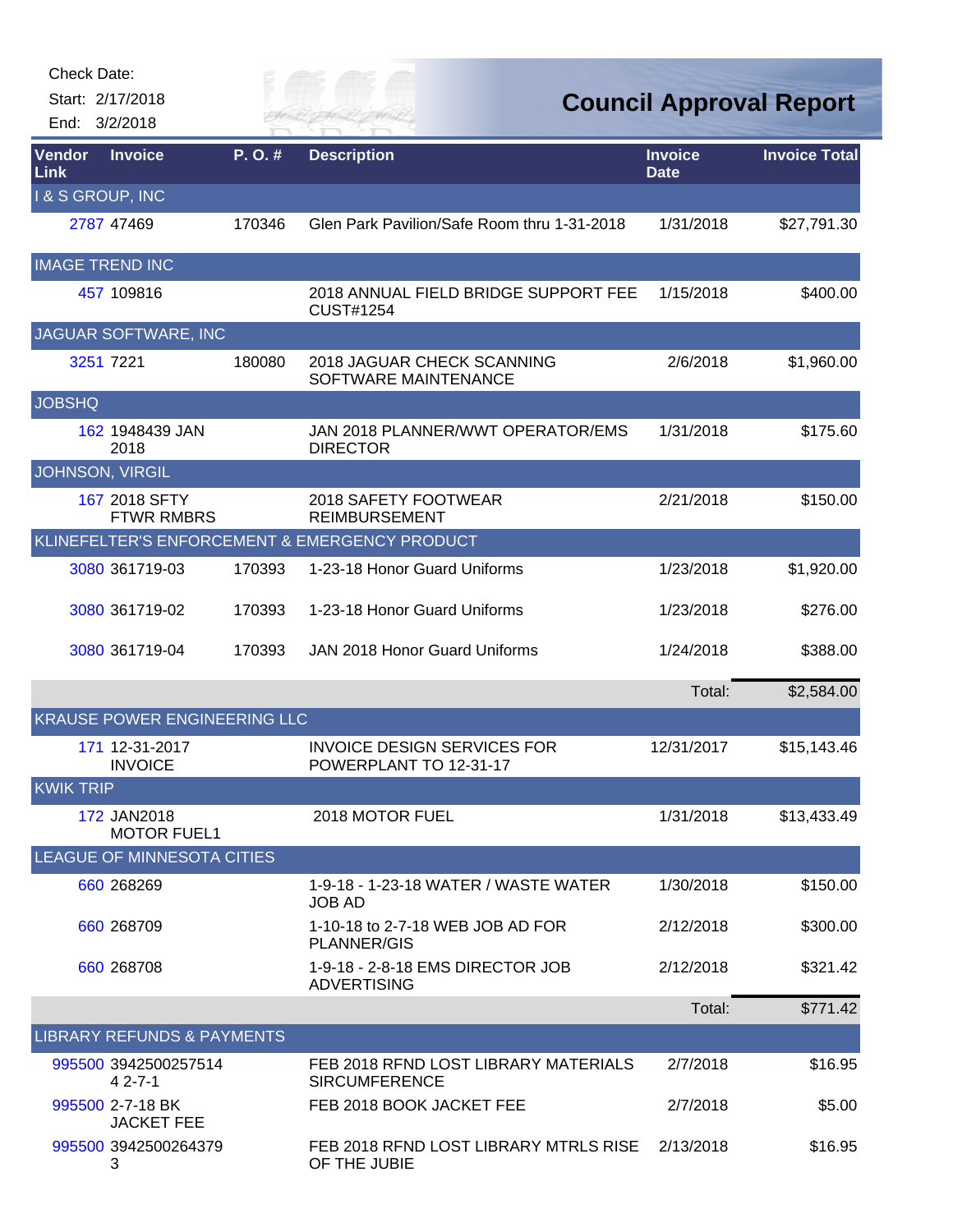Start: 2/17/2018 End: 3/2/2018

CLCTN



#### **Council Approval Report**

| <b>Vendor</b><br><b>Link</b> | <b>Invoice</b>                               | P.O.#  | <b>Description</b>                                           | <b>Invoice</b><br><b>Date</b> | <b>Invoice Total</b> |
|------------------------------|----------------------------------------------|--------|--------------------------------------------------------------|-------------------------------|----------------------|
|                              | 995500 3024600186656<br>8                    |        | FEB 2018 RFND DMGD LBRY MTRLS THE<br><b>NIGHT FAIRY</b>      | 2/13/2018                     | \$10.00              |
|                              | 995500 2018-03 SOUP<br><b>SALAD A</b>        |        | 4-19-2018 SOUP, SALAD AND SCIENCE<br><b>PRESENTATION</b>     | 2/14/2018                     | \$150.00             |
|                              | 995500 2018-01 SOUP<br>SALAD A               |        | 2-15-18 SOUP, SALAD AND SCIENCE<br><b>PRESENTATION</b>       | 2/14/2018                     | \$150.00             |
|                              | 995500 2018-02 SOUP<br><b>SALAD A</b>        |        | 3-15-18 SOUP, SALAD AND SCIENCE<br><b>PRESENTATION</b>       | 2/14/2018                     | \$150.00             |
|                              | 995500 3024600207276<br>0                    |        | FEB 2018 RFND LOST CD RED PILL BLUES                         | 2/19/2018                     | \$18.00              |
|                              | 995500 1001193321                            |        | FEB 2018 REFUND LOST LIB MATERIALS                           | 2/19/2018                     | \$16.99              |
|                              | 995500 WHAT THE<br><b>STONES RMBR</b>        |        | FEB 2018 RFND LST LIB MTRLS WHAT THE<br><b>STONES RMBR</b>   | 2/19/2018                     | \$22.95              |
|                              | 995500 RFND OVRDUE<br><b>FEES</b>            |        | RFND OVERDUE LIB FEES (ITEMS WERE<br>FOUND ON SHELF)         | 2/21/2018                     | \$10.00              |
|                              |                                              |        |                                                              | Total:                        | \$566.84             |
|                              | LINEHAN OUTDOOR SERVICES LLC                 |        |                                                              |                               |                      |
|                              | 1570 2910                                    | 180023 | JAN 2018 SNOW SHOVELING                                      | 2/6/2018                      | \$4,360.00           |
|                              | <b>LOFFLER COMPANIES INC</b>                 |        |                                                              |                               |                      |
|                              | 182 2729780                                  |        | 1-11-2018-2-10-2018 AMBULANCE KONICA<br><b>OVERAGE</b>       | 2/1/2018                      | \$6.59               |
|                              | 182 2735710                                  |        | CSR/COURT KONICA PRINTER 1-19-2-18-<br>2018 OVRG CHRGS       | 2/7/2018                      | \$136.22             |
|                              | 182 22162392                                 |        | FEB 2018 PW KONICA STANDARD PAYMENT                          | 2/14/2018                     | \$123.00             |
|                              |                                              |        |                                                              | Total:                        | \$265.81             |
| LUCERO, BUDDY                |                                              |        |                                                              |                               |                      |
|                              | 861 MARIANO<br><b>LUCERO</b><br><b>MEMRL</b> |        | <b>MEMORIAL FOR BUDDY'S FATHER</b><br>MARIANO LUCERO 1-31-18 | 2/13/2018                     | \$50.00              |
|                              |                                              |        | <b>MIDAMERICA ADMINISTRATIVE &amp; RETIREMENT SOLUTIONS</b>  |                               |                      |
|                              | 500 MAR000000636<br>0-FEES                   |        | FSA PAID FEES 3Q-2017 for 168 ITEMS                          | 2/9/2018                      | \$546.00             |
| MJ ELECTRIC, LLC             |                                              |        |                                                              |                               |                      |
|                              | 3134 PYMT AP#1 12- 170415<br>$21 - 17$       |        | POWER PLANT ELECTRIC CONTRACTOR<br>thru 12-21-17             | 1/31/2018                     | \$597,742.02         |
|                              | ONE TIME PAY VENDOR                          |        |                                                              |                               |                      |
|                              | 9999 2018 STREET<br><b>WTR TNKS</b>          |        | FEB 2018 2 WATER TANKS                                       | 2/13/2018                     | \$120.00             |
|                              | PIERCE COUNTY TREASURER                      |        |                                                              |                               |                      |
|                              | 210 JAN 2018                                 |        | JAN 2018 JAIL DWI INTERLOCK                                  | 1/31/2018                     | \$838.69             |
|                              | 210 2018 1ST INSTL                           |        | 2018 1ST INSTALLMENT TAX COLLECTION                          | 2/14/2018                     | \$4,070.00           |

CONTRACT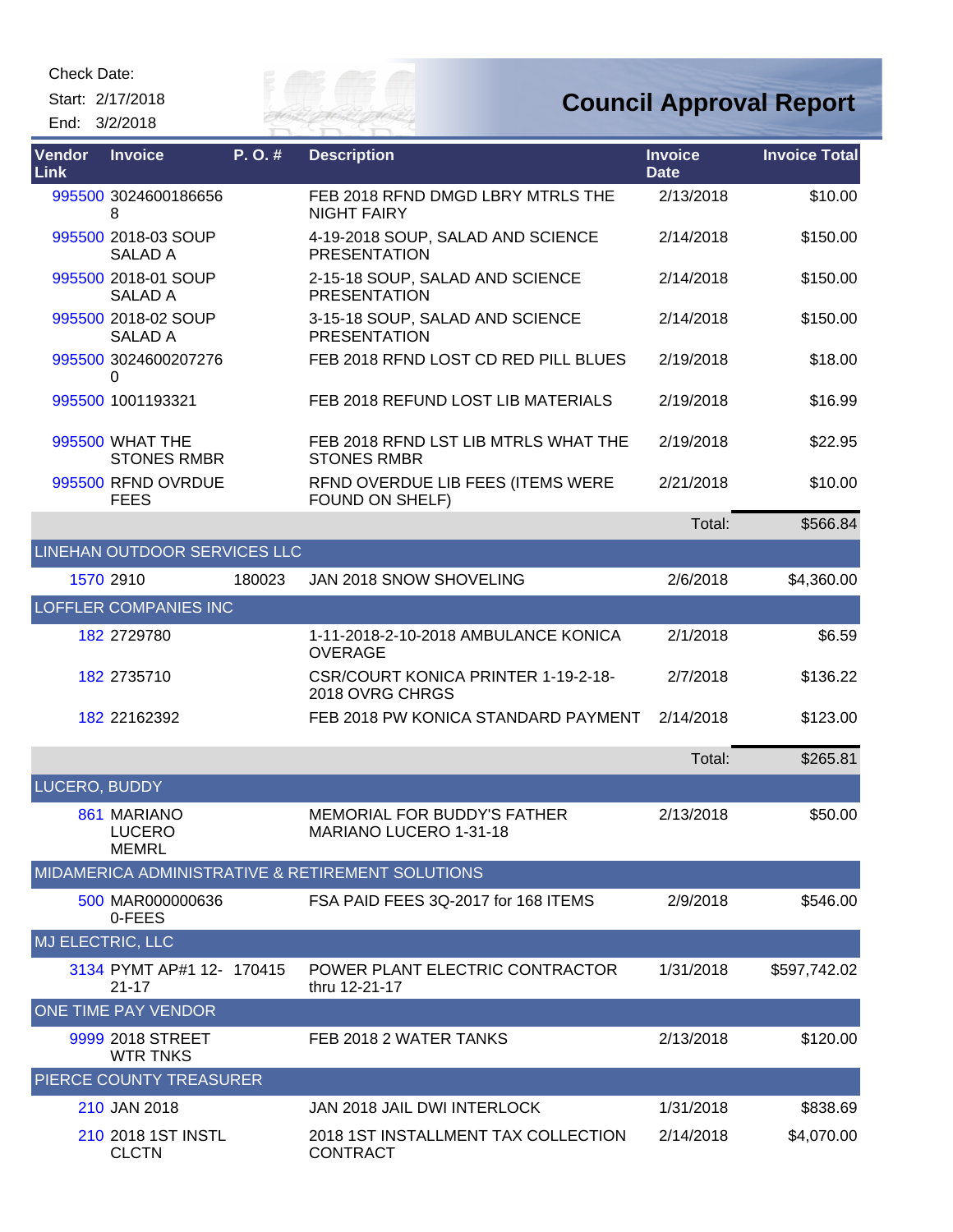| Check Date: |  |
|-------------|--|
|-------------|--|

Start: 2/17/2018 End: 3/2/2018

# RIVER FAI

## **Council Approval Report**

| Vendor<br>Link       | <b>Invoice</b>                        | P.O.#  | <b>Description</b>                                     | <b>Invoice</b><br><b>Date</b> | <b>Invoice Total</b> |
|----------------------|---------------------------------------|--------|--------------------------------------------------------|-------------------------------|----------------------|
|                      | 210 FEB 2018<br><b>STLMNT ADJ</b>     |        | 2017-18 SETTLEMENT PIERCE COUNTY<br><b>ADJUSTMENT</b>  | 2/21/2018                     | \$137.34             |
|                      |                                       |        |                                                        | Total:                        | \$5,046.03           |
|                      | POWER SYSTEM ENGINEERING, INC         |        |                                                        |                               |                      |
|                      | 2437 9024714                          | 160277 | SEPTEMBER SCADA SYSTEM RPLCMNT<br><b>CNSLTNG</b>       | 10/11/2017                    | \$262.50             |
|                      | 2437 9025074                          | 160277 | OCT SCADA SYSTEM RPLCMNT CNSLTNG                       | 11/10/2017                    | \$350.00             |
|                      | 2437 9025207                          | 160277 | NOV SCADA SYSTEM RPLCMNT CNSLTNG                       | 12/8/2017                     | \$262.50             |
|                      | 2437 9025597                          | 160277 | NOV SCADA SYSTEM RPLCMNT CNSLTNG                       | 1/11/2018                     | \$1,487.50           |
|                      | 2437 9025844                          | 160277 | JAN SCADA SYSTEM RPLCMNT CNSLTNG                       | 2/7/2018                      | \$175.00             |
|                      |                                       |        |                                                        | Total:                        | \$2,537.50           |
| <b>REGNIER, ZACH</b> |                                       |        |                                                        |                               |                      |
|                      | 3252 PER DIEM 2-23-<br>18             |        | FEB 2018 USING WINSLAMM STORMWATER<br><b>MGMT TRNG</b> | 2/14/2018                     | \$91.50              |
|                      | <b>RFMU PAYMENTS OR REFUNDS</b>       |        |                                                        |                               |                      |
|                      | 990610 7490-21 S<br><b>CUTINHA</b>    |        | RFMU RFND OVRPYMT 121 W CASCADE<br>AVE #302 7490-21    | 2/7/2018                      | \$18.91              |
|                      | 990610 5153-02 P<br><b>DELANDER</b>   |        | RFMU RFND OVRPYMT 728 N PEARL ST<br>5153-02            | 2/7/2018                      | \$229.06             |
| 990610 4555-         | 14ZCALDERON<br>LL                     |        | RFMU RFND OVRPYMT Z CALDERON 1018<br>S MAIN ST#12C     | 2/7/2018                      | \$100.00             |
|                      | 990610 3737-28 M<br><b>NIQUETTE</b>   |        | RFMU RFND OVRPYMT 117 CHURCH ST<br>#304 3737-28        | 2/7/2018                      | \$16.56              |
|                      | 990610 2806-06 D<br><b>PERMANN</b>    |        | RFMU RFND OVRPYMT 123 N 4TH ST 2806-<br>06             | 2/7/2018                      | \$94.50              |
|                      | 990610 2320-00 JAMES<br><b>FOSTER</b> |        | RFMU RFND OVRPYMT 411 UNION ST 2320-<br>00             | 2/7/2018                      | \$71.75              |
|                      | 990610 2627-02 A<br><b>NAUGHTON</b>   |        | RFMU RFND OVRPYMT 531 E PINE ST 2627-<br>02            | 2/7/2018                      | \$184.00             |
|                      | 990610 1065-06 NCCM<br><b>TRNSFND</b> |        | RFMU RFND OVRPYMT 124 N RIVERWALK<br>1065-06           | 2/7/2018                      | \$34.12              |
|                      |                                       |        |                                                        | Total:                        | \$748.90             |
|                      | RIVER FALLS CHAMBER OF COMMERCE INC   |        |                                                        |                               |                      |
|                      | 225 16396 CREDIT<br><b>MEMO</b>       |        | JAN 2018 REFUND DUPLICATE PAYMENT<br>WITH TIER MBRSHP  | 2/14/2018                     | $-$150.00$           |
|                      | 225 4TH QRT 2017                      |        | 4TH QRT ROOM TAX                                       | 2/16/2018                     | \$18,129.68          |
|                      | 225 16403                             |        | 2-23-18 CHAMBER CHECKS ORDERED (5)                     | 2/23/2018                     | \$225.00             |
|                      |                                       |        |                                                        | Total:                        | \$18,204.68          |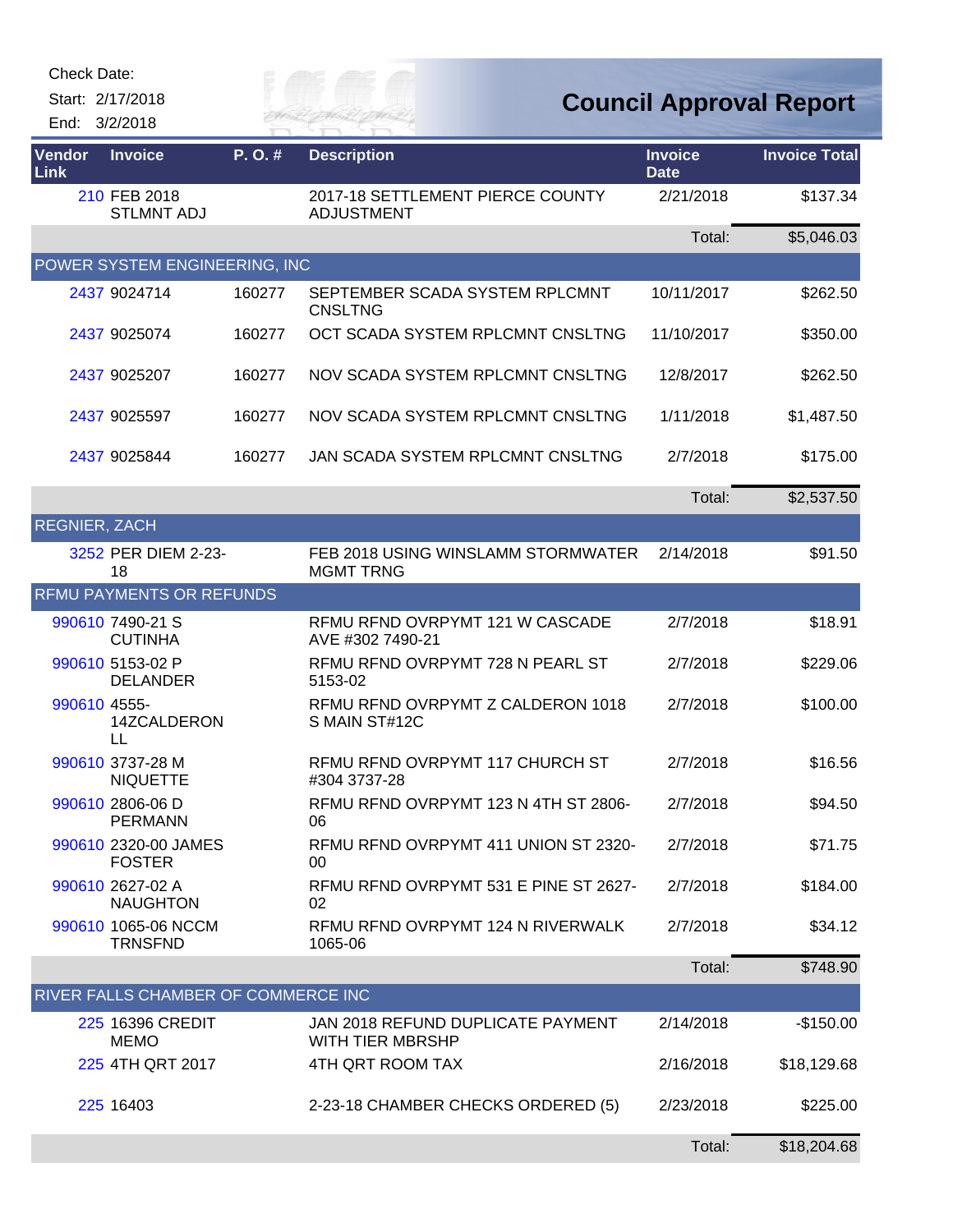Start: 2/17/2018

End: 3/2/2018



**Council Approval Report**

| Vendor<br>Link     | <b>Invoice</b>                               | P.O.#  | <b>Description</b>                                          | <b>Invoice</b><br><b>Date</b> | <b>Invoice Total</b> |
|--------------------|----------------------------------------------|--------|-------------------------------------------------------------|-------------------------------|----------------------|
|                    | RIVER FALLS SPORTSMAN'S CLUB                 |        |                                                             |                               |                      |
|                    | 472 2018<br><b>MEMBERSHIP</b><br><b>FEES</b> |        | ANNUAL 2018 MEMBERSHIP FEES FOR RF<br>POLICE DEPT           | 2/21/2018                     | \$1,100.00           |
|                    | <b>ROBYN MATHEWS-LINGEN</b>                  |        |                                                             |                               |                      |
|                    | 2586 6115                                    | 170388 | Design for Fall 2017 newsletter                             | 10/10/2017                    | \$1,027.00           |
|                    | <b>SCC FIRE OFFICERS ASSN INC</b>            |        |                                                             |                               |                      |
|                    | 238 2018-0101                                |        | 2018 DUES FEB 2018 to FEB 2019                              | 1/29/2018                     | \$100.00             |
|                    | <b>SCHOOL DISTRICT OF RIVER FALLS</b>        |        |                                                             |                               |                      |
|                    | 229 2017 MBL HM<br><b>TX CRDT</b>            |        | 2017 MOBILBE HOME LOTTERY TAX CREDIT 12/31/2017             |                               | \$12,541.46          |
|                    | <b>SHORT ELLIOTT HENDRICKSON INC</b>         |        |                                                             |                               |                      |
|                    | 244 345243-2017                              | 170163 | NOV 2017 Dsgn N Loop Profesnl Soil Boring<br>Samples        | 11/30/2017                    | \$6,100.00           |
|                    | 244 345243-2018                              | 170163 | JAN 2018 Design - North Loop Extension<br>Personnel         | 2/9/2018                      | \$2,012.72           |
|                    |                                              |        |                                                             | Total:                        | \$8,112.72           |
|                    | <b>ST CROIX COUNTY TREASURER</b>             |        |                                                             |                               |                      |
|                    | 252 JAN 2018                                 |        | JAN 2018 JAIL DWI INTERLOCK                                 | 1/31/2018                     | \$823.30             |
|                    | ST CROIX VALLEY NATURAL GAS CO               |        |                                                             |                               |                      |
|                    | <b>255 2018 NATURAL</b><br>GAS               |        | JAN 2018 NATURAL GAS BILL                                   | 2/1/2018                      | \$14,433.63          |
| <b>STATE OF WI</b> |                                              |        |                                                             |                               |                      |
|                    | 259 JAN 2018                                 |        | JAN 2018 PENALTY ASSESMENT                                  | 1/31/2018                     | \$3,938.97           |
|                    | STUART C IRBY TOOL AND SAFETY                |        |                                                             |                               |                      |
|                    | 156 s010568271.002 180032                    |        | FEB 2018 MINOR MATERIALS FINAL 30 of 50<br>ORDERED          | 2/2/2018                      | \$64.50              |
|                    | SUPERIOR CARPET CLEANING                     |        |                                                             |                               |                      |
|                    | 3249 1-26-30 / 2018                          |        | JAN 2018 LIB CLEANING OF 26 CHAIR<br><b>CUSHIONS</b>        | 2/5/2018                      | \$260.00             |
|                    | THE HOWARD E NYHART COMPANY INC              |        |                                                             |                               |                      |
|                    | 1582 0137155                                 | 180077 | JAN 2018FYE12/31/17 GASB 75 updateFinal<br>50% of fee       | 1/31/2018                     | \$2,200.00           |
|                    | TOLTZ, KING, DUVALL, ANDERSON & ASSOCIATES   |        |                                                             |                               |                      |
|                    | 2172 002018000201                            | 170300 | JAN 2018 NORTH SANITARY INTERCEPTOR<br><b>LAND SERVICES</b> | 2/7/2018                      | \$2,306.79           |
|                    | <b>TRANS ALARM INC</b>                       |        |                                                             |                               |                      |
|                    | 557 94638191                                 | 180018 | JAN - DEC 2018 PUBLIC SAFETY BUILDING<br><b>MONITORING</b>  | 1/2/2018                      | \$627.96             |
|                    | <b>UHL COMPANY INC</b>                       |        |                                                             |                               |                      |